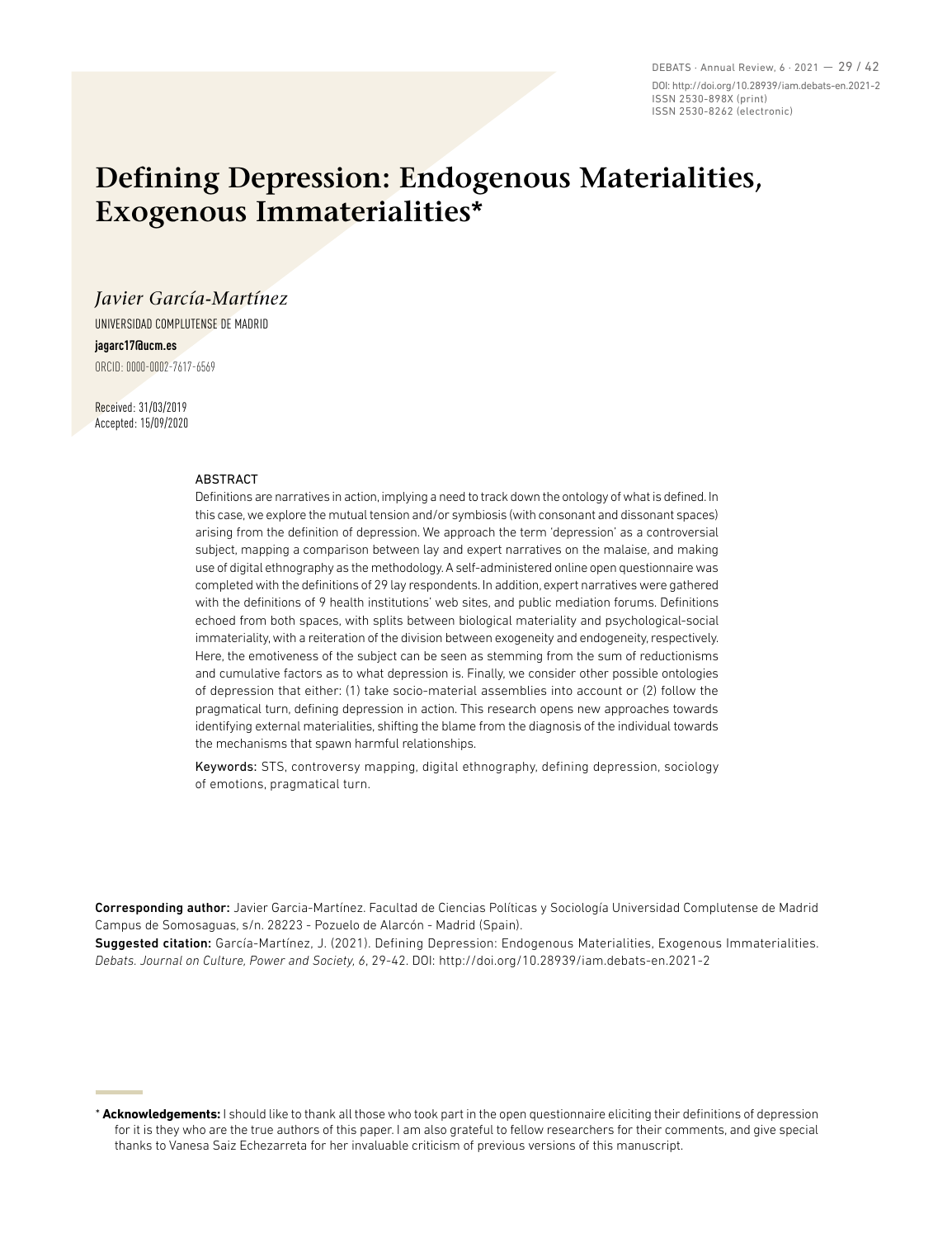The first programme of a new season of *Salvados* [Saved!] was broadcast in Spain's *La Sexta* TV channel on the 26th of January 2018. The programme was titled *Uno de cada cinco* [One in Five], a name that referred to the proportion of the population who suffer depression in Spain. The aim was to bring the issue of depression to the fore in the public debate through testimonials from experts and those diagnosed with the malaise. Reactions on social networks and in the mass media were mixed. While there was broad support for the programme's goals, it was criticised for over-stressing the biological causes of depression and for omitting others. Some of these criticisms can be found in *eldiario.es* — an online newspaper (Castaño, 2018) and in *Pikara Magazine* (Plaza, 2018).

Throughout the TV broadcast, the issue of depression was put under the spotlight through various means. It boosted public awareness of and reflections on the subject by taking a critical, dramatic approach in which it was argued that depression should not be 'a black box' but rather a matter for heated debate. Putting the subject in the limelight implies serving the common good, giving voice to various opinions, and daily problem-solving (Cefaï, 2012). Notwithstanding the limitations of the medium, the TV programme achieved its goal of boosting public awareness of the issue.

This paper does not seek to redefine depression. Its goal is a much more modest one, namely grasping the definition of depression as a negotiation controversy and the various arguments articulated to resolve it. Specifically, it seeks to understand what shapes the narratives in action for both laymen and experts through two digital spheres. In pursuing this line of enquiry, we take the definitions of depression found on the web sites of major institutions working in the health and/or mental health fields. In addition, we gathered definitions of depression from a sample of laymen, including both those who have suffered depression and those who have not. Comparing these two spheres gives an idea of the rhetorical anchors used in each for offering solutions and in legitimising their definitions.

We will identify the fragmentation found in explanations for depression, with a clear division between social and natural causes. The analysis reveals an earlier split between exogenous and endogenous depression, and that is reflected in how these definitions are articulated. Furthermore, the radical individualisation of depression puts a burden on the sufferer, ignoring his socio-material context. Here, we identify materialities leading to shared, transversal harm as an alternative to these dematerialised, individualising approaches.

# DEPRESSION AS A POST-HUMAN ONTOLOGICAL **CONTROVERSY**

Because the innate and primordial feeling is fear, everything is explained by fear: original sin and original virtue. My very virtue is born of fear; it is called Science (Nietzsche, 1970: 208)

Science, Technology and Society Studies is an emerging discipline and stems from the Sociology of Knowledge and Science. It has yielded useful approaches to the study of Science and Technology as techno-social mechanisms. These reflections have approached science from a practical standpoint, focusing on the actions of knowledge production in techno-scientific societies. Authors making major contribution in this new field include Callon (1984), Mol (2002), Latour (2005), Law (2004), and Knorr-Cetina (2009).

"Sociology of Associations", "Symmetric Sociology", "New Materialism" and "Relational Materialisms" are some of the names given to this perspective. Specifically, this has crystallised in Actor-Network Theory (ANT) with an ontological proposal that does not distinguish between human and non-human actors, studying as it does the interrelationships between the two as socio-material assemblies.

Latour (1992) argues that knowledge can be presented as a 'black box'. When this is the case, the matter is taken for granted and is naturalised. Black boxes are not discussed but instead are taken as truth and are the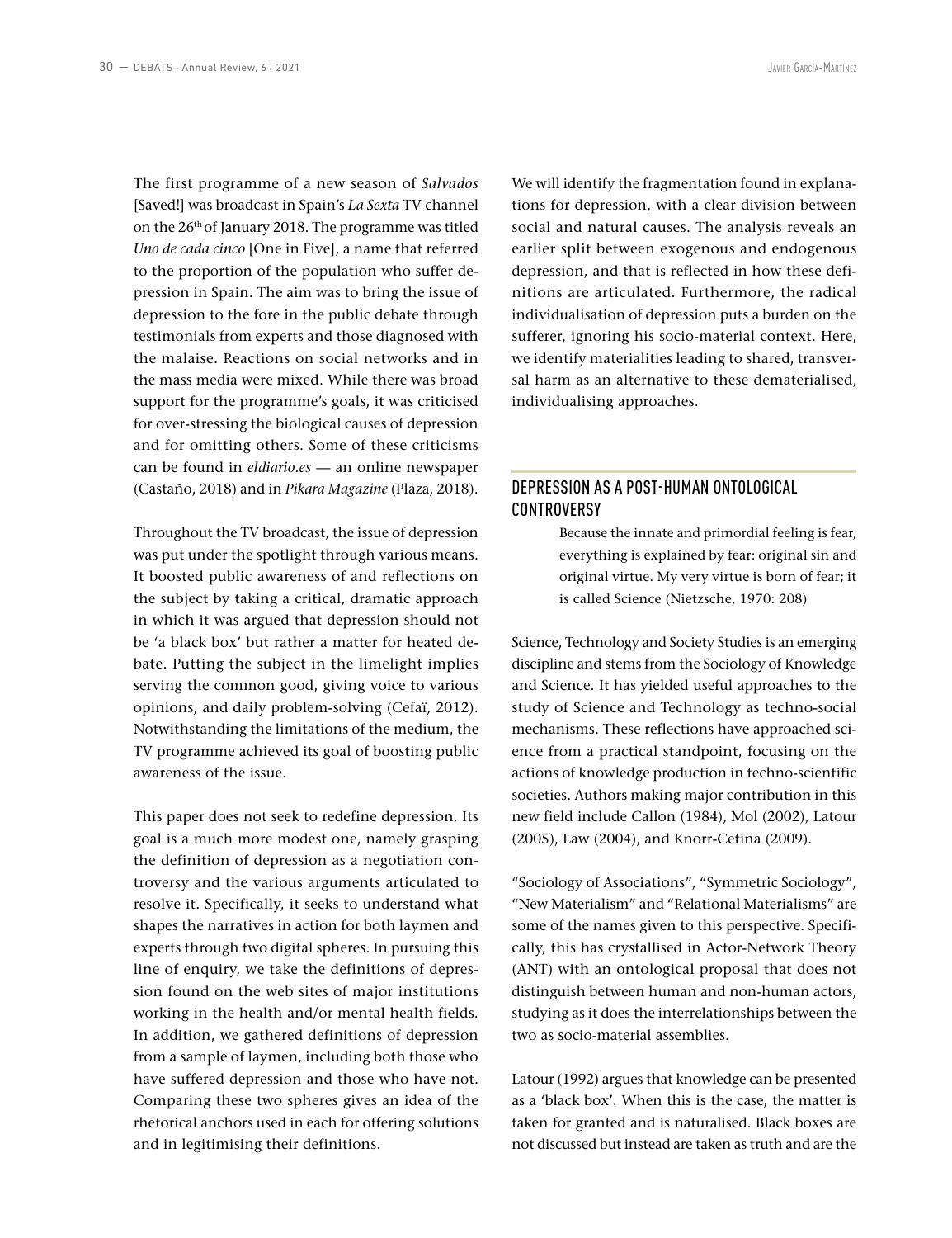basis of the knowledge that is built from them. Opening the black box implies debate, sparking controversy in a negotiation conducted from different standpoints.

Latour invented the mapping of these controversies as a teaching tool but it has since become a methodology in its own right (Venturini, 2010). The approach implies mapping the various positions in a given controversy and grasping their mutual consonances and dissonances. In this case, I use such mapping to compare definitions of depression as the controversy itself. Thus (as indicated above) it is not my aim to impose a definition of my own but rather to focus on the interplay of clashing and common meanings. Here, I seek to map the anchors used to legitimise a given definition. The very act of defining something supposes a closing movement with respect to a controversy. Coming up with a definition is a way of closing the lid on a Black Box and with it, the controversy it sparks when opened. This closing movement needs a hinge in order to execute its argumentation.

Stemming from Feminist epistemologies, Haraway's (1988) "situated knowledge" proposes ways of dealing with the inevitable plurality of perspectives in the face of a false claim to a single truth, situating experiences in their enunciation settings. As Shapin (2010) notes both in the long-winded title of his book [*Never Pure*  ...] and at its beginning, Science has never been pure for "it has always been produced by bodies, situated in time, space, culture and society, and in continuous struggle for credibility and authority".

This negotiation of meanings implies a rhetorical exercise. The approach here takes emotions as an object of argumentative construction, as Micheli advocates (2010) — basing his work on Plantin's ideas. Micheli's methodological proposal (2010) was based on three points of analysis, which serve as our starting point. In the first place, there is a process whereby emotion is attributed to a subject. Second, evaluations of emotion are made in which a certain hierarchy is included and a certain moral judgment made. Third and last, emotions are legitimised (or delegitimised) by the narrator.

From this starting point, we look for both matches and differences between lay and expert knowledge. This cross-sectional approach gathers definitions of depression not only from a bibliographic exploration but also by looking at public forums in which the nature of the illness is disputed. These forums help us reflect on what the hegemonic definitions are. Said narratives (which are deployed as argumentation) go beyond a mere verification of or rhetorical exercise on reality. This is so because these narratives are performative and therefore affect the social fabric. In the public arena, this ontology bears on both the solutions and the processes of subjectivation or objectification, and —where applicable — with an identification with depression. The ontological definition of depression, the solutions offered and the processes of objectification-subjectivation provide the framework of this controversial, hotly-debated issue. A novel feature of the paper is its adoption of a post-humanist perspective to tackle a subject (depression) — a condition that seems quintessentially human. This approach is taken to understand the bilateral relationships of mutual transformation between the human and the non-human, and between the social and the material.

#### DIGITAL MAPPING METHODOLOGIES

Some see the *online* world as 'unreal' (a view that mirrors the Cartesian dualist 'mind-body'discourse or even Plato's *Two Worlds* line of argument). We, on the contrary, hold that the *online* sphere is just as real as the offline one. The *online* world cannot exist without the physical one supporting it and in this sense is just as 'real' as the latter. That said, the online space is governed by a framework of specific relationships that differ from those in the offline world. Here, we are speaking of the meaning frameworks proposed by authors such as Goffman (1974) and Lakoff (2007) that shed light on how a given set of relationships and actions arise in a given sphere. This is relevant when highlighting the varying enunciation conditions of the texts analysed in this paper.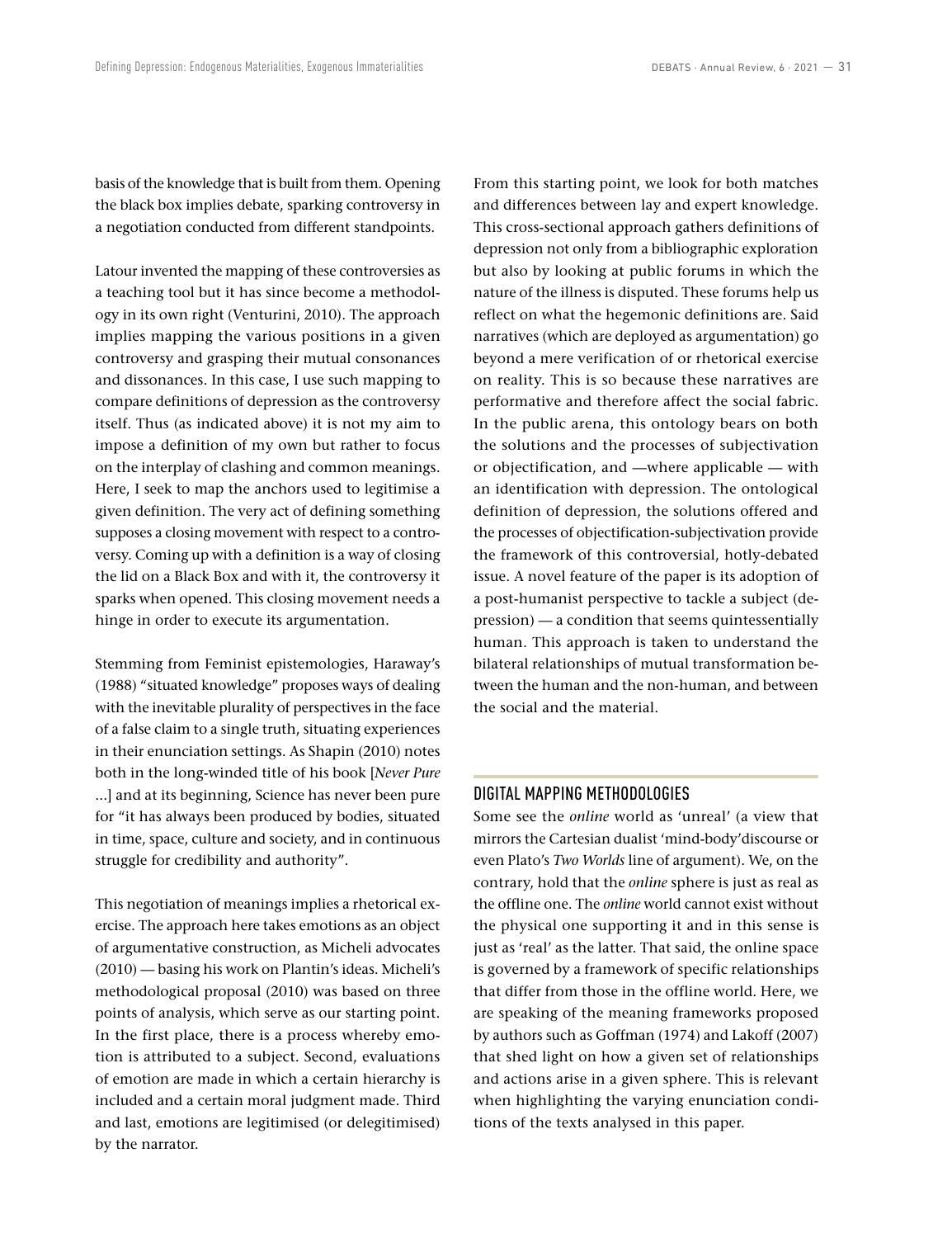The arguments have been garnered from two spheres the expert one and the lay one. Both concern practicebased narratives, from which definitions naturally flow. In the first place, the expert narrative was harvested from a broad examination of the scientific bibliography, as well as from online texts on depression found on the web pages of sundry institutions. These online mediation forums transform the narratives by simplifying them for the general public. In the process, they make choices in which many of the complexities are left out. This information let us establish a hierarchy in the expert discourse. We chose nine informational mediation spaces**<sup>1</sup>** based on the hierarchy yielded by search engine results. Here, we confined our attention to specialised health institutions. We discuss the findings later on.

In addition, the lay narrative was gleaned through a self-administered online open questionnaire in which participants were asked to define depression from a series of open questions.

'Snowball sampling' was used. The questionnaire comprised open-ended questions, all of them optional. It had two parts. The first consisted of a closed sociodemographic questionnaire to identify the respondent in terms of reported age, nationality, gender, whether the subject considered he suffered from depression (whether diagnosed or not), and if he had taken antidepressants. A filter question was asked to weed out psychologists and psychiatrists from the sample. The second section asked four open-ended questions in the following order: (1) What is depression?; (2) Why do we have depression?; (3) What can we do about depression?; (4) Are anti-depressants an adequate solution to depression or not?

The 29 respondents were aged between 18 and 24, of whom 22 were women and 6 were men. One respondent did not state gender. Of these, 12 people claimed to have suffered depression at some point, 7 claimed to currently being depressed, and 10 said they had never had depression. There were 8 respondents who said they had taken anti-depressants. Of the 29 participants, 26 said they were Spanish and 3 did not state their nationality. All of the respondents said they had completed upper secondary and/or university studies.

An online map**<sup>2</sup>** of the positions was created for the 29 people taking part in the survey. In the process, a flow chart was drawn up to group kindred discourses. Unlike a closed questionnaire, the map was presented online to the participants so that they could see the other contributions and make changes if they so wished. Only one respondent chose to do so.

One should note the limitations of the sample given that it focuses strongly on young women with upper secondary and/or university studies. There are special difficulties in getting older males to take part, raising issues that deserve study in greater depth.

It was the first contact with a qualitative methodology that is wholly in keeping with a participatory component. The same methodology could be extended in the future to a larger sample.

# MEDIATIONS OF EXPERT NARRATIVES: MATERIAL EN-DOGENOUS DEPRESSION AND INTANGIBLE EXOGENOUS DEPRESSION

To get a better idea of the expert narratives, I shall now sketch some of the best-known reflections on depression found in the literature of various scientific disciplines. The bibliographic review is brief, focusing

<sup>1</sup> The texts were taken from the web sites of the following institutions: universities (Universidad Autónoma Metropolitana y Clínica, Universidad de Navarra), a Pharma company (Cinfa Salud), NGOs (Mental Health America, Sana Mente, Mayo Clinic), a research institute (National Institute of Mental Health), the US national medical library (Medline Plus) and WHO (World Health Organization).

<sup>2</sup> This map can be seen online through the following link: [https://coggle.it/diagram/WvuURNZe3m48VEor/t/](https://coggle.it/diagram/WvuURNZe3m48VEor/t/cartografiando-depresi%C3%B3n/56b417d29253cdc1f97ed4b4f1b2f4a37044d24cf854b2093d3b083411a18afa) [cartografiando-depresi%C3%B3n/56b417d29253cdc1f97](https://coggle.it/diagram/WvuURNZe3m48VEor/t/cartografiando-depresi%C3%B3n/56b417d29253cdc1f97ed4b4f1b2f4a37044d24cf854b2093d3b083411a18afa) [ed4b4f1b2f4a37044d24cf854b2093d3b083411a18afa](https://coggle.it/diagram/WvuURNZe3m48VEor/t/cartografiando-depresi%C3%B3n/56b417d29253cdc1f97ed4b4f1b2f4a37044d24cf854b2093d3b083411a18afa)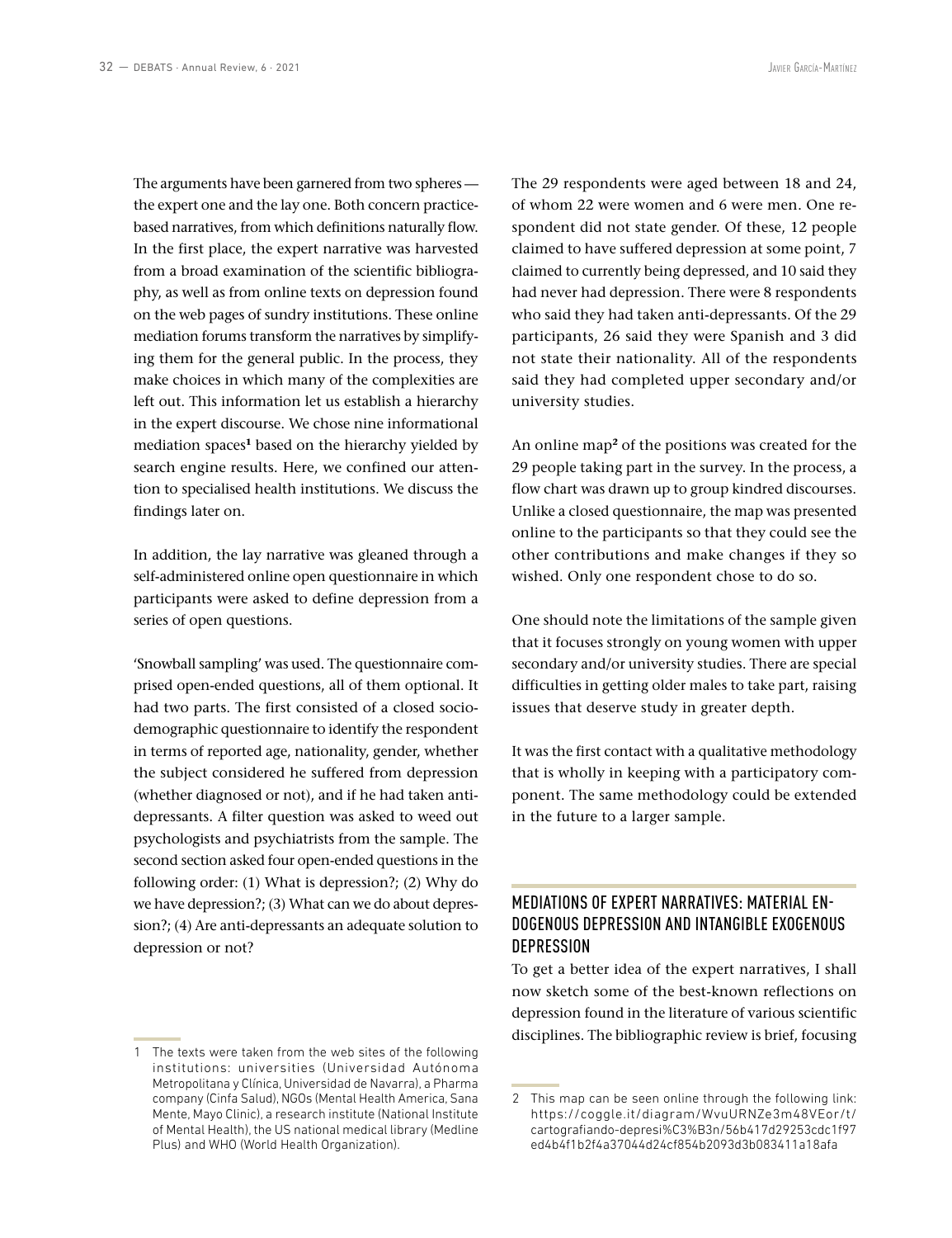just on the questions that are usually posed on definitions of depression. The illustrations give a simple yet comprehensive overview of the main strands found. Second, the aforementioned mediation spaces are discussed to reveal the meanings enshrined by each.

Psychology has explored the subject from various perspectives, including "learned helplessness» (Seligman, 1975). The cognitive approach has yielded good results in clinical practice and there are many studies evidencing its efficacy. These studies include those by Beck, Rush, Shaw and Emery (1985), and by Ingram, Miranda and Segal (1998). From the Cognitive-Behavioural Therapy perspective, the Beck Inventory stands out in both its first edition (Beck, Mendelson, Mock and Erbaugh, 1961) and second edition (Beck, Steer and Brown, 1996). The approach proposes a variety of exercises to get the patient to test his "distortions of reality" and to enable him to boost "activation" and "motivation". From this more psychological approach, links have also been found between depression and conditions such as insomnia (Lustberg and Reynolds III, 2000), loneliness (Weeks, Michela, Peplau and Bragg, 1980), drug and alcohol abuse (Regieret et al., 1990), Internet addiction (Ryu, Choi, Seo and Nam, 2004), perfectionism (Hewitt, Flett and Ediger, 1996), and ageing (Newmann, 1989).

The Social Psychology perspective**<sup>3</sup>** has also raised interesting reflections in this regard, inviting us to rethink depression as a cause of social inequalities (Álvaro-Estramiana, Garrido-Luque and Schweiger-Gallo, 2010). From this starting point, interrelationships are charted between depression and issues such as race (Fernando, 1984), gender (Manasse and Ganem, 2009), unemployment (Dooley, Catalano and Wilson, 1994), body image (Noles, Cash and Winstead , 1985) and social exclusion (Leary, 1990). As we will see later, the more markedly sociological approaches are not usually part of the definition of depression commonly found in the public arena.

Meanwhile, controversy rages in the scientific literature on the biology of depression. Traditionally, links were made between depression and serotonin (specifically from the so-called "serotonergic neurotransmission") — a focus found in works such as these by Asberg, Thoren, Traskman, Bertilsson and Ringberger (1976), Meltzer (1990), and Owens and Nemeroff (1994). The gene responsible for the production of serotonin (5-HTTLPR) was thought to be responsible for depression-associated levels, as shown in works such as those by Eley et al. (2004), and by Karg, Burmeister, Shedden and Sen (2011). Research was also carried out on other links, such as those that between serotonin and fish consumption (Hibbeln, 1998) and glutamate (Müller and Schwarz, 2007).

However, recent scientific publications claim no relationship between depression and serotonin production (Rischet et al., 2009). This lack of robustness has led to the search for other explanations, such as inflammation's role in depression. This has led to a shift in research from serotonin to cytokines, the latter being responsible for both anti-inflammatory and pro-inflammatory responses in the brain. Here we find works such as those of Raison, Capuron and Miller (2006), Dantzer, O'Connor, Freund, Johnson and Kelley (2008), Howren, Lamkin and Suls (2009), Miller, Maletic and Raison (2009), Dantzer, O'Connor, Lawson and Kelley (2011), and Berk *et al.* (2013). This new perspective is making headway, eclipsing the old argument for a causal link between serotonin levels and depression. From this perspective, the brain is considered more plastic and thus more adaptable to its environment. In the brain's relationship with the external world, both anti-inflammatory and inflammatory processes arise, the former helping depression subside and the latter aggravating it.

Uncertainty and ignorance play roles in the expert narrative, sparking controversy and attempts to anchor arguments and clinch the debate. Yet experts cannot claim ignorance since this would cast grave

<sup>3</sup> When I speak of Social Psychology here, I focus more on Social Psychology tan on Sociology. I have considered it better to classify a more psychological approach to Social Psychology within the psychological perspectives noted earlier.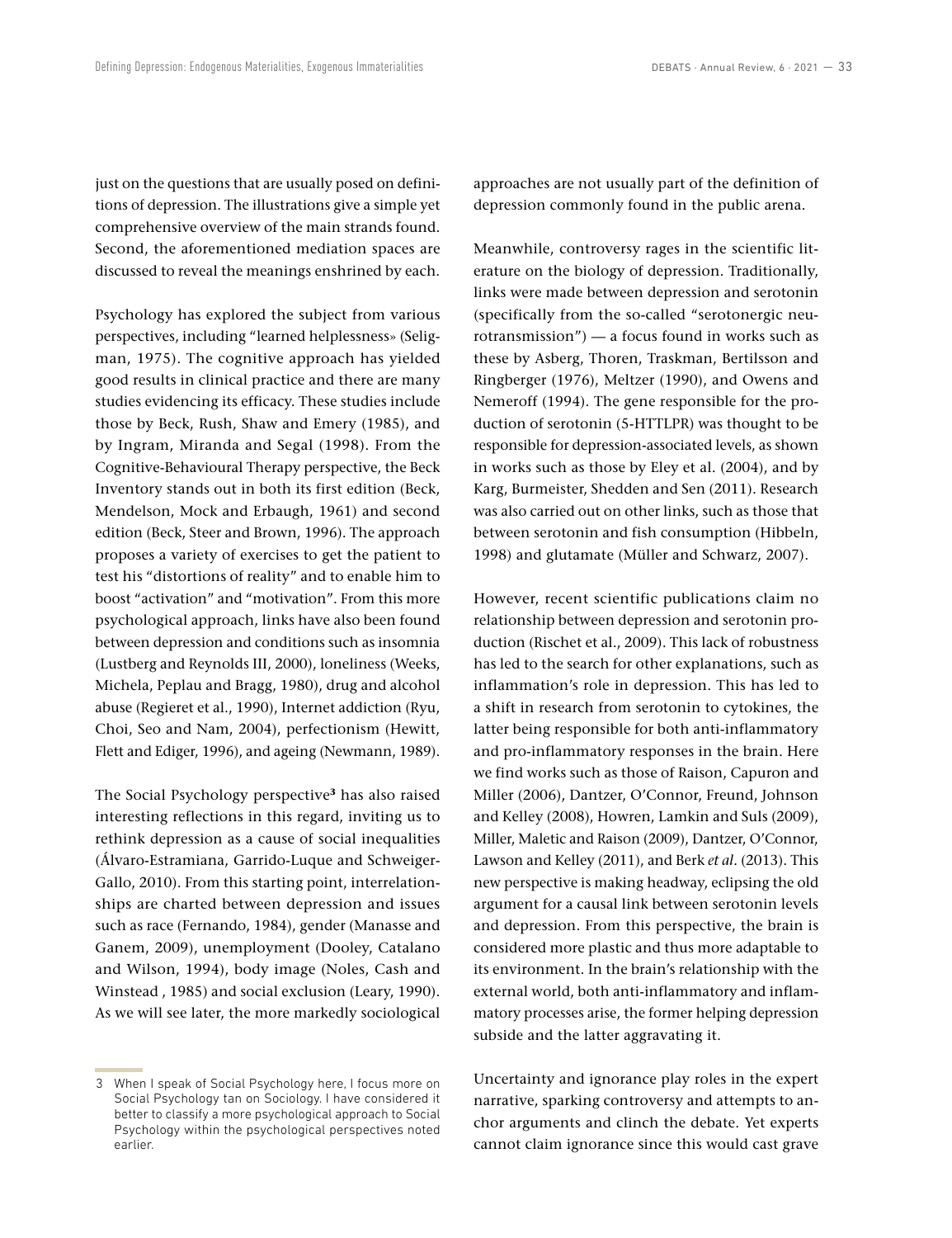doubts on their competence. The crystallised narratives reveal the hinge from which they close in (or try to) on depression. Being able to challenge resistance to expert prescriptions boosts legitimation of a new hegemonic perspective. This ontological novelty is translated into sundry performativities such as diagnoses and treatments.

The public forums on depression conceal debates in the scientific community, claiming to offer proven, irrefutable truths. The knowledge is intentionally simplified for public consumption, making it easier to spread. Once the complexities and uncertainties have been thrown out, the residue is used to establish and uphold a hierarchy of knowledge.

In this case, the chosen forums tell readers about depression in a simple, direct way. Rather than highlighting the latest developments, they speak of 'established truths'. The use of strong definitions helps readers tell whether they or others have depression. These forums are not trivial because the emotional instability associated with depression does not readily lend itself to self-evident explanations. Yet dealing with depression involves venturing into a twilight zone of uncertainty in which one has to ask oneself some hard questions. The task of defining depression invites the reader to look at himself in the mirror in the light of a long list of ambiguous symptoms.

> Different people have different symptoms. Some of the symptoms of depression include: feelings of sadness or "emptiness", feelings of hopelessness, irritability, anxiety or guilt, loss of interest in favorite activities, feeling very tired, trouble concentrating or remembering details, not being able to sleep or sleeping a lot, eating too much or not wanting to eat at all, suicidal thoughts, suicide attempts, aches and pains, headaches, stomach cramps (colic) and digestive problems (National Institute of Mental Health, 2019)

The narrative is very similar in all these institutions' web pages, in terms of its development, structure, and anchors, with clear distinctions made between symptoms, causes, and treatment.

Treatment is carried out by a specialist in all cases. In a crisis, the 'patient' is actively encouraged to contact a centre that can treat his depression. Medication and psychotherapy are common treatments, although electroshock is mentioned as viable under certain circumstances.

Regarding the causes of depression, it is worth noting how differences are garnered. It is here that the ontological arguments are anchored, seeking to dispute the nature of depression. From this point of departure, a whole set of abstract, intangible *topoi***<sup>4</sup>** unfold that are more apparent in broad psychological issues than in biochemical explanations. That is because the technical language used to describe biochemical causation is both highly specialised and thus much less accessible to the general public.

> [...] Depression is generally produced by the interaction of certain biological factors (hormonal changes, alterations in brain neuro-transmitters such as serotonin, norepinephrine and dopamine, genetic components, etc.), with psychosocial factors (stressful circumstances in the sufferer's affective life, work, or relationship) and personality (especially, their psychological defence mechanisms). (Pla Vidal, s. f.)

> Depression is a brain disorder. It has several causes, including genetic, environmental, psychological, and biochemical ones. (Sana Mente, 2019)

References to biological issues are translated into rich language that embraces biochemistry, genetics, hormones, and neuro-transmitters. Psychology occupies a much more diffuse, dematerialised space when it comes to resilience, stress, trauma and loss. Yet the discourse often goes no further than "psychological factors", Finally, environmental causes are stated in a highly dematerialised way, as are their attendant circumstances

<sup>4</sup> *Topoi* are stereotyped meanings that may hide big gaps. They are the 'non-places' in a text, the padding in the narrative. Nevertheless, they have many 'voices' given the host of meanings they can take on. Studies by Ducrot (1988) and Ansombre (1995) played a key role in coining this term.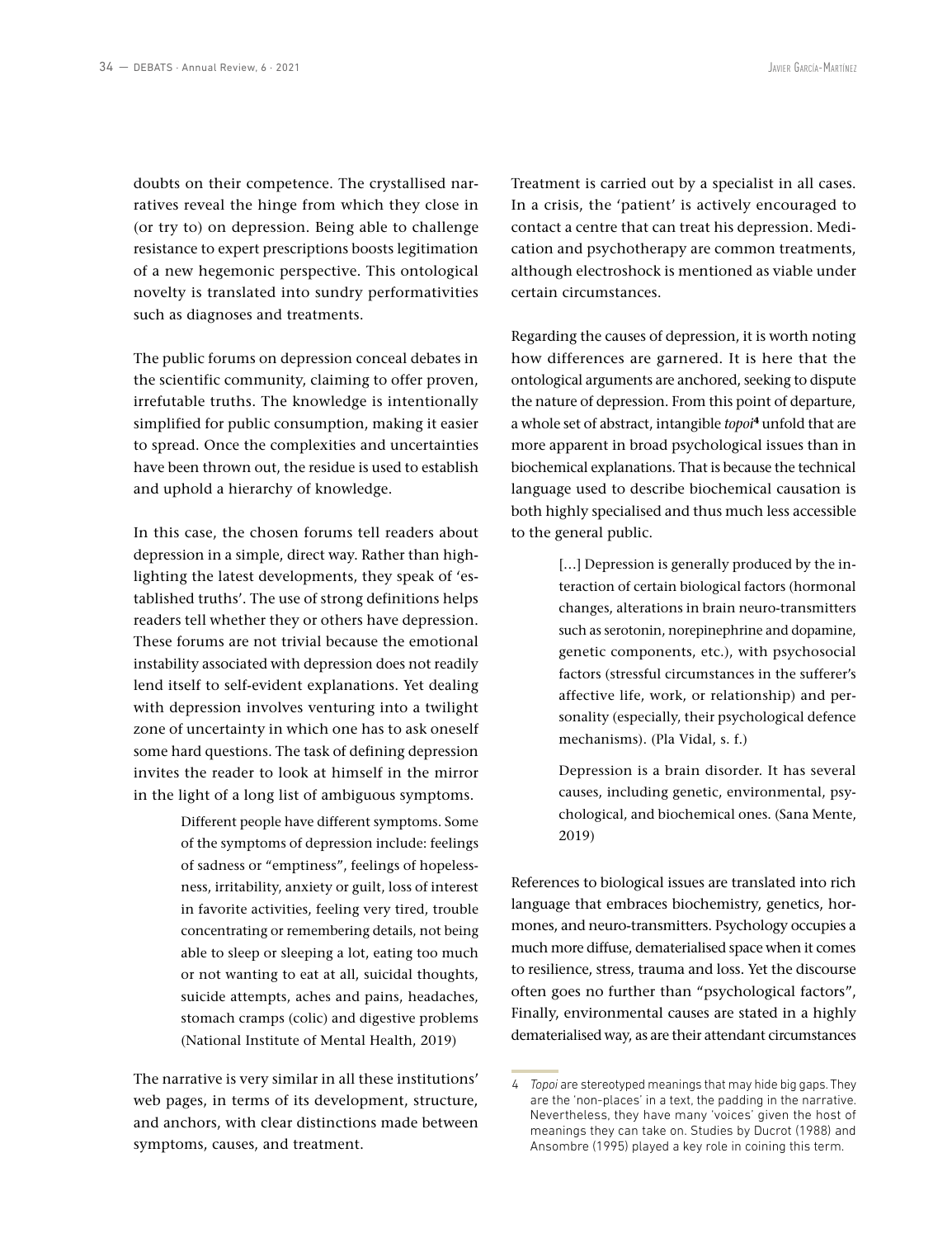(environmental factors, grieving, labour issues, and so forth). There is a staggered ordering present in these collected causalities. We found a direct relationship between terminological and material precision, leaving out *topoi*, and biological terms related to depression. However, this specificity diminishes in psychological causality and even more so when it comes to anything bearing on Social Psychology. The materiality of the depression is lost along the way.

Traditionally, a distinction was drawn between endogenous and exogenous depression. The former was causally attributed to brain biochemistry, while the latter — as the name suggests — was considered a consequence of factors external to the brain. This split was intended to offer specific treatments for each case. However, anti-depressants were shown to be equally effective in both cases, which ruled out this dichotomy and gave treatment with anti-depressants greater legitimacy than psychological therapies. There are hybrid approaches that combine more than one approach but these are not so common. A case in point is furnished by Kaufman *et al*. (2004), who state that social support greatly lessens the risk of depression in abused children with a genotype that makes them prone to depression. However, such approaches are seldom used and are far from the norm.

The output of expert knowledge both in scientific publications and in the informative texts considered here continues to make the distinction between: (a) an endogenous depression (with a specific materiality), and (b) an immaterial exogenous depression that articulates its own ontology. The set of factors claimed to cause depression constitute a fragmentation of that dichotomy, involving asymmetric explanations ranging between the natural and social dimensions, with depression seen as the result of all these factors. Yet such explanations fail to explore the interrelationships between said factors and their relative importance.

The new biological approaches focusing on brain plasticity challenge this division, something that is also true with regard to the interest shown in inflammation processes. The distinction between biology and psychology, endogenous and exogenous depression could eventually collapse and give rise to new approaches that explore complex interrelationships. Yet such a sea change in paradigm is unlikely to happen soon.

# LAY NARRATIVES: FRAGMENTED DISPUTES BETWEEN ENDOGENEITY AND EXOGENEITY

The attribution process in people who have had depression involves them speaking directly of their own experience. In the case of expert discourse and that of laymen who have not suffered depression, emotion is attributed to a figurative "other". The evaluation of depression as an emotion is not negative regardless of whether the respondents spoke of their own experience or that of others. In all cases, depression was recognised as a serious condition.

Dilthey (1944) held that a distinction should be drawn between explaining and understanding texts. In a way, understanding the text means diving into it. As Ricoeur (1975) points out, a text has a life of its own and our task is to delve into and embody it. This is the basis of the hermeneutical perspective. In keeping with this approach, Ahmed (2012) makes interesting methodological proposals on how to understand texts through emotions. Once we accept that a text is 'alive' and conveys various emotions, we can grasp its claims, what it is struggling to do and assert, and the doubts and fatalism besetting lay narratives. As we have already pointed out, human and non-human ontologies are intertwined and span both definitions and those who make them.

#### *The biological and endogenous ontology of depression*

A biochemical alteration, a dearth of neuro-transmitters, hormonal problems, and hereditary factors were explicitly associated with how some lay respondents saw depression:

> "An alteration of psychological and biochemical functioning» Woman aged 24. She has had depression."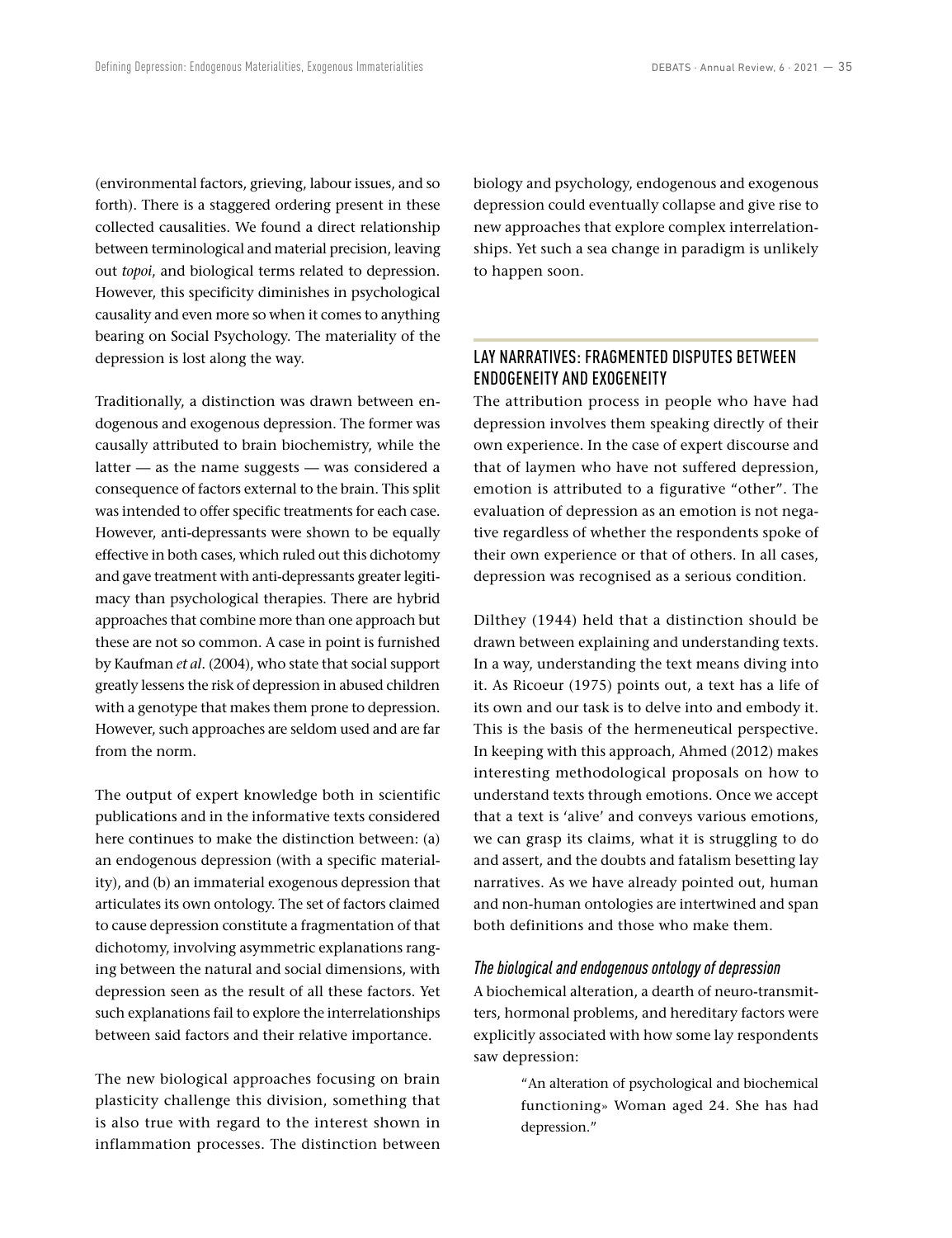"[Sic] Physiologically it is a deficiency of neuro-transmitters such as serotonin, which is characterised by apparent sadness, with symptoms [sic] such as lessening appetite, interest in things, sex drive, even losing the will to live and having suicidal ideas." Woman aged 19. She has never had depression.

An internal debate appears between sadness, emotional state and illness, in which the need to consider depression as a disease is raised so that the condition can be given the attention it is due. Extending the concept in this way gives depression the same legitimacy that has historically been attributed to other diseases as part of biological materiality.

> "It is a disease and not a state of mind. Many people say "you are depressed" when you are fleetingly sad, worried and so on. That idea is wrong. It may be a disease that is hard to "detect" and that also has to be "admitted" by the sick person because as my psychologist told me: you have to accept that you have a serious problem." Woman aged 20. She has had depression.

> "I consider depression to be an illness, not a state of mind [...]" Woman aged 22 years. She has depression.

> "It is a state of mind in which your life is strewn with obstacles [...]" Woman aged 20. She has depression.

In all cases we find descriptions of stagnation over a longish period. Both the words "state" and "disease" capture this specific long-term emotional malaise.

## *The Exogenous Ontology of Depression: Individuality and Control*

"From my point of view, depression is reached when someone for certain reasons reaches a point at which their desire for everything around them hardly exists and there is an almost permanent state of sadness, anxiety and often of loneliness". Man aged 22. He has had depression.

"The day-to-day circumstances, and the perception of these due to an individual's way of thinking". Man aged 20. He has never had depression.

Among the host of ideas on depression, we first find an approach based on individualism in which the various respondents stated that the condition must stem from a "lack of desire", "perception" or "initiative" on the sufferer's part.

> "I suppose because of the way things are and how he thinks and feels about them". Woman aged 23. She has never had depression.

> "Because there are people who tend to be more negative and sadder than others, it is generally a result of their childhood experiences and how they were treated at home". Woman aged 23. She has depression

Direct reference to contexts gradually emerged when respondents were asked what one should do and why folk suffer from depression. Attributed causes included situations, shortcomings, neighbourhoods, negative life experiences, failures, complexes, losses. All of these attributions lacked specific materialities and did not point to shared processes inflicting exogenous harm.

> "[…] you have reached the end of your tether and your pain, feelings go beyond your ability to control them and have overwhelmed you". Woman aged 21. She has never had depression.

> "[What should we do about depression?] Fight it each day, force the mind and body to work as they should." Man aged 21. He has had depression.

> "Psycho-emotional state of loss of control of emotions […]" Woman aged 24. She has never had depression.

> "Depression not only kills joy but it masks the presence of emotions, fosters apathy and loss of control over one's life". Woman aged 24. She has never had depression.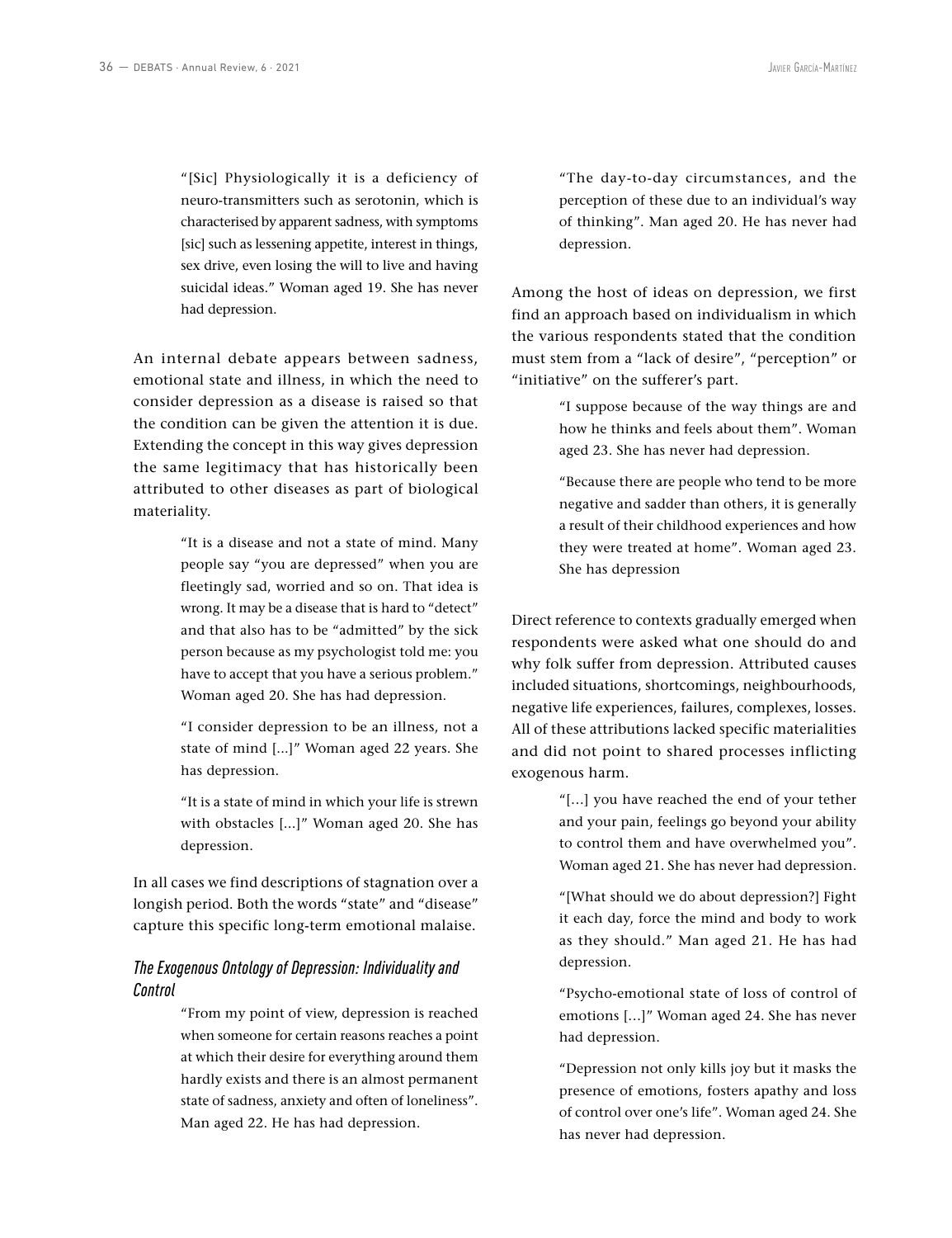There are definitions of depression that see the malaise as a loss of control over emotions, indicating the subject feels overwhelmed. It is a discourse that reproduces the mutually exclusive, Cartesian distinction between reason and emotion — mind and body — in such a way that emotion is subordinate to reason. Yet the two cannot fully co-exist so emotion must be controlled otherwise — goes the argument — it would run riot, overthrowing reason and sound judgment. In the context of contemporary Capitalist societies, psychological malaise is strongly privatised (Fisher, 2009). It appeals to an individualised control, a radical self-control by the sufferer himself.

## *Anti-depressants: Solutions for the diseased body from the endogeneity standpoint*

"Treat it pharmacologically with anti-depressants acting at the level of the neuro-transmitter metabolism, inhibiting it or fostering re-uptake, using drugs such as Citalopram and Sertraline. On the other hand, it will have to be treated from a psychological point of view, that's very important". Woman aged 19 years. She has never had depression.

"See a specialist straight away for a diagnosis and get put on anti-depressants […]" Woman aged 22. She has depression.

The specialist terminology covering neuro-transmitters and the names of anti-depressants leads us to a powerful reflection on how these narratives filter down to laymen. The more biological, endogenous approaches can present a surprising wealth of terms — something that is not true of other perspectives.

> "Talking to that person, I think that few specialists care about the life of the patient and focus on prescribing pills. Support the patient, make him feel more important and realise what he is missing in the world. Give him a reason to keep going and not to stagnate." Woman aged 20. She has had depression.

Expert treatment was also constantly mentioned, as was the need to consult experts to turn the situation round. However, there was a certain scepticism regarding bio-medical treatment with anti-depressants but this did not extend to psychological approaches. Anti-depressants were considered insufficient and it was argued that changes in medical practice need to be made.

The effectiveness of anti-depressants was what initially ruled out the dichotomy between exogenous and endogenous forms of depression given that the drugs proved equally effective in both cases. Prescribing anti-depressants has become the norm, particularly for major depression. Regarding this variant, the combination of anti-depressants and therapy has yielded good results. Yet psychological treatment is generally more expensive than prescribing drugs. The use of an anti-depressant produces deep changes in the subject, greatly changing his view of the world. However this approach does not address socio-material mechanisms leading to psychological harm and depression.

## *Solutions from immaterial exogeneity: radical individualism or healing communication?*

"[…] You are the one who must put the solution into action. You must do things that make you happy instead of waiting for happiness to come to you. You build your own happiness". Man aged 24. He has never had depression.

"[…] The best solution comes from within". Man aged 21. He has had depression.

Another strand enshrines extremely individualistic solutions, which go so far as to argue that only the sufferer can haul himself out of the pit, regardless of his circumstances and life. Such discourses take the individual and his emotional behaviour as lying at the heart of the problem.

This argument is reminiscent of the so-called "performance subject" (Han, 2017), in which the victim is doomed to endless dissatisfaction in a world that is hell-bent on re-inventing and renewing itself. Thus Han (2015) argues that we live in frenetically positivist societies in which we are driven to a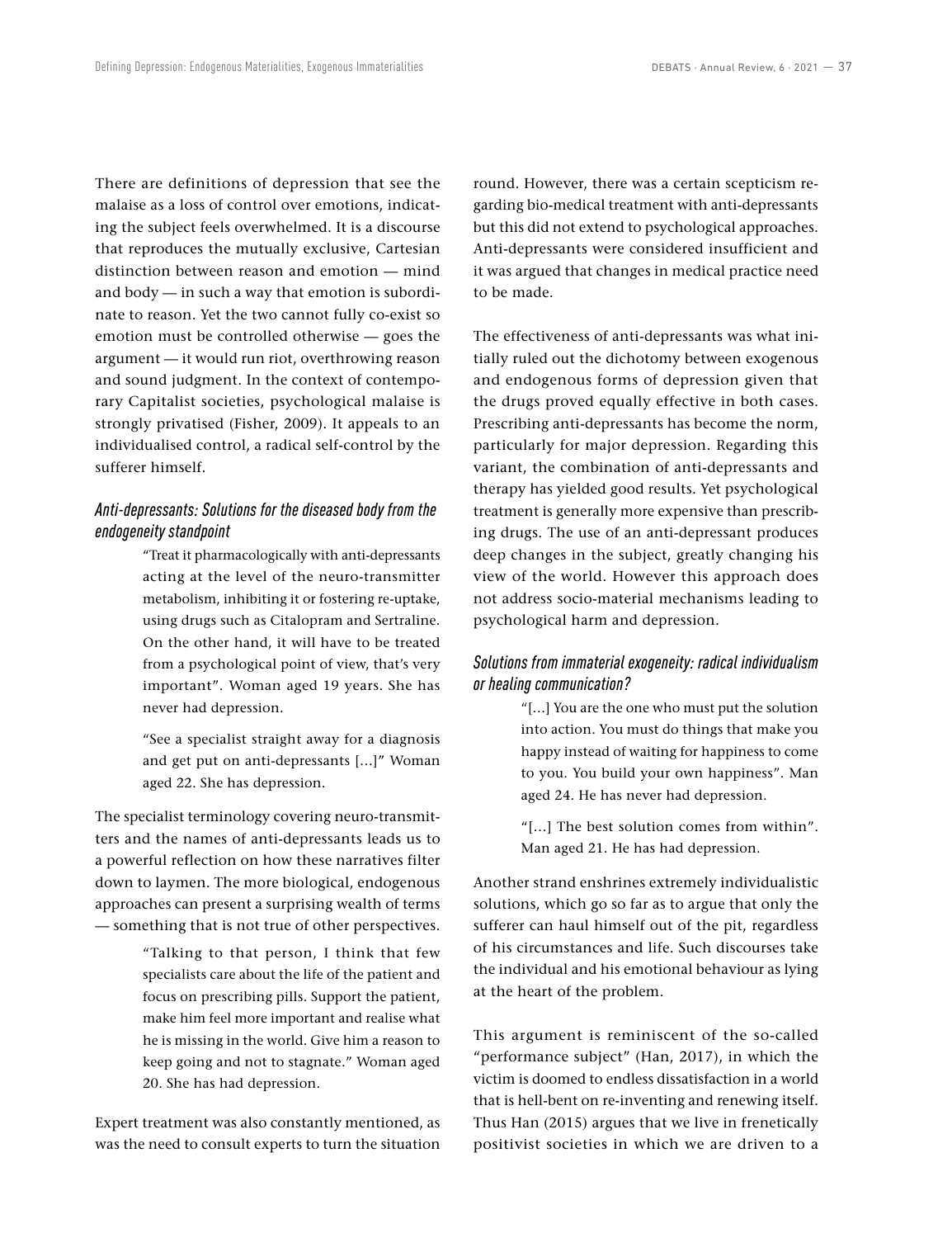frenzy of self-monitoring, self-criticism, and selfexploitation.

To make matters worse, we are bombarded with a welter of messages and socialisation demands as the path to self-healing. Put another way, socialisation and communication are seen as curative *per se*:

> "Socialise with these people and always be at their side.. Let others show their emotions and share yours with them. Never be alone. . . and above all, meet people who accept you as you are — that's really important". Man aged 23. He has had depression.

> "Stop treating depression as a taboo subject. Help people who have this illness. Do not exclude them from groups, thinking that they are weird and even dangerous". Woman aged 20. She has had depression.

The most social issues are not part of the hegemonic narratives on the ontology of depression. However social demands for integration are made explicit as a way of tackling depression. These demands include normalising how we think about the illness and the need for social relationships to facilitate a cure. "[What should we do about depression?] Listen and speak". Woman aged 23. She has never had depression.

> "[What should we do about depression?] Make the problem visible and go to specialists". Woman aged 24. She has never had depression.

> "[What should we do about depression?] Make it visible as just another illness, normalise it, assume that a lot of people suffer from it. Give more help to alleviate the situation and improve the living conditions of these people". Woman aged 22. She has had depression.

"Visibility", "listening" and "speaking" are some elements that are claimed to offer solutions. Expressing the pain felt by sufferers is supposed to help in healing depression. By contrast, "invisibility", social exclusion and loneliness are seen here as causing harm. Exogenous depression is explained from the human standpoint in a dematerialised process, and is framed in terms of immaterial communication that is assumed to have healing properties.

# SUMMARY OF FACTORS IN AN INDIVIDUALISING AND INTANGIBLE DEPRESSION: WHAT IT IS AND WHAT IT COULD BE

There is a split between crystallised common sense on depression, and common sense structures. Depression is articulated through a set of "factors", which is why it is presented as the sum of its parts. A common approach in these narratives on depression might be represented in an equation of the ontology of the malaise, articulated thus:

> Endogenous (biological/material) + Exogenous (psychological-social/immaterial) = Depression

Although the word 'combination' often crops up, it is used to speak of a sum of factors from which a result is inferred. The arguments seeking causal relationships in depression are deployed through a reductionism that tries to locate specific elements to add them to a list of possible causes. However, studies delving into the relationships among these factors are pretty thin on the ground and are nonexistent in the hegemonic narrative targeting the general public.

Explanations based on both social and natural components have been replaced by theories focusing solely on natural causation. Endogenous depression is explained away by biochemical brain states. Meanwhile, exogenous depression is relegated to the psychological-social dimension in which the malaise is explained only through sufferers' relationships with others. In other words, the individual has been placed at the heart of the issue. Nevertheless, we can look beyond the individual. Here, identifying external materialities may lift the burden for making the diagnosis from the individual and turn our gaze to what is actually causing him harm.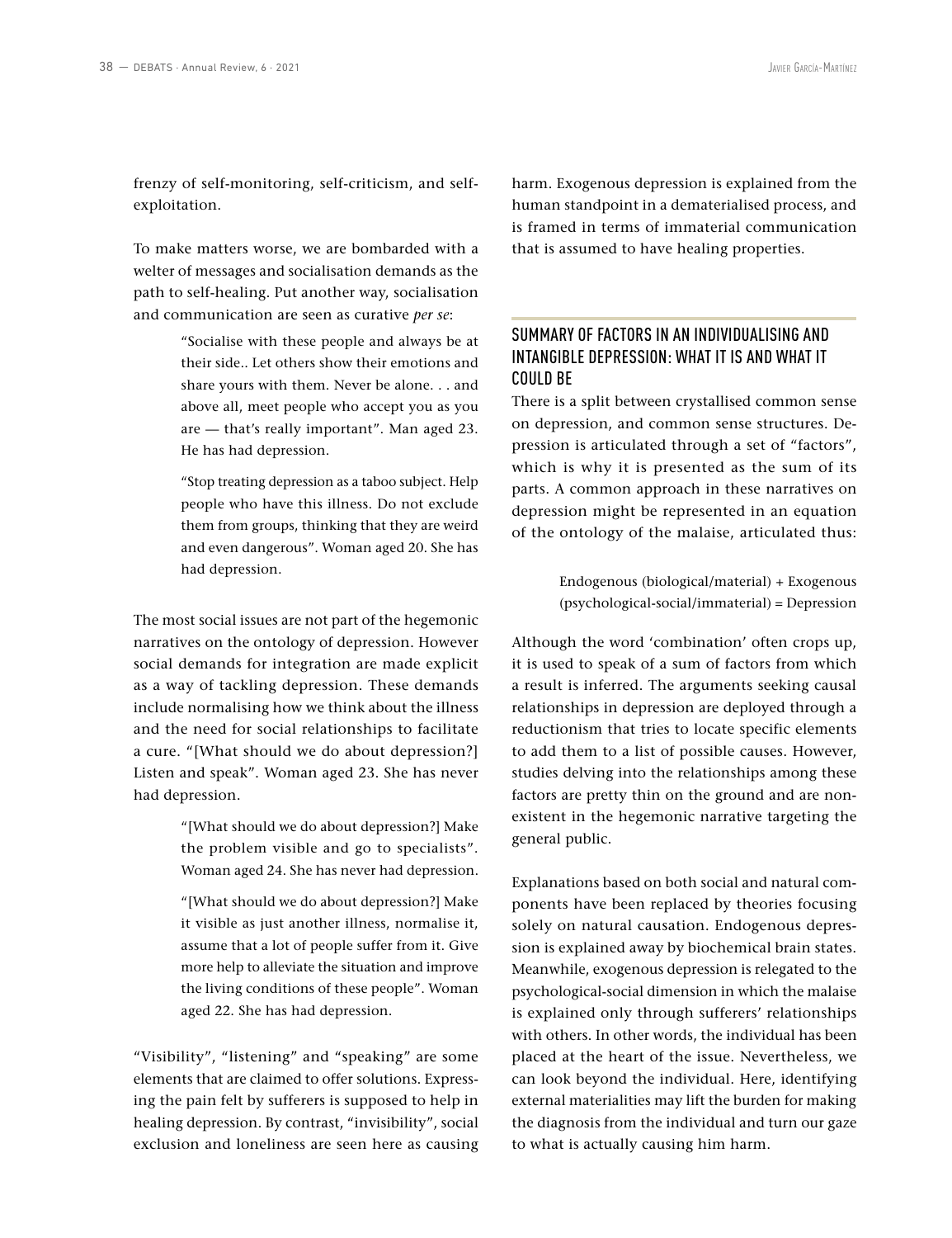The material form of violence has given way to another that is without subjects, and that is anonymous and systemic (Han, 2018) hence the need to pin down the socio-material mechanisms causing the harm and violence. Only thus can we begin a new conversation on depression that holds out the prospect of overcoming the present asymmetries. Faced with dematerialisation, a process of rematerialisation is needed that embraces both endogenous and exogenous aspects.

We should therefore ask ourselves what specific, transverse socio-material mechanisms foster damaging relationships. How is our materiality, our body, transformed in relation to these mechanisms? How do social relationships affect brain biology? What are the non-human materialities that alter our emotions?

As Smithson (1989) argues, specialisation is a kind of blindness. Although I have reservations about the wisdom of acting on this belief, the idea is key to being able to: (a) carry out exchanges of meanings among the social and natural sciences; (b) overcome the asymmetries in tackling depression. Faced with asymmetric and reductionist approaches, there is a need to focus more on emerging, cross-cutting properties in the material and social spheres. There is a long history of examining such properties, spanning from Mill to the present. The message is that the product is more than the sum of its parts. Our senses in action are thus more than just the sum of so many symbols — a fact that helps explain this emerging property. In the same way that intersectional discrimination does not arise from a mere sum of oppressions, there is also no reason why depression should be an exercise in reductionism. Thus examining the interaction between the various biological-psychological-social assemblies involved in depression can greatly enrich our analyses.

There is a general issue in relation to depression, namely that medical treatments concentrate on curing the condition rather than preventing it (Martínez-González and De Irala, 2005). In both the expert and lay spheres, solutions always focus on treatment after the damage has been done. Preventative mental health initiatives have been taken, especially when it comes to children yet there is much that we do not know. I believe that the social sciences still have a lot to offer in identifying the social mechanisms driving these undesirable emotional dynamics. Here, there is a need to collective approaches to both preventing and curing depression. This means going beyond resorting to experts for treatment. Making the suffering of those with depression is a first step but not a magic wand for making the illness vanish. In addition to conveying the suffering, it is also vital that those with depression talk about their condition and make it 'visible' for all to see. In this respect, the so-called 'mental health technologies' have a key role to play. This implies a process of democratisation and boosting public awareness of psychological treatment that goes beyond the specialist sphere to become a vital step in fostering mental health and treatment. Such measures are justified by soaring stress levels in Capitalist societies and the way in which the problem has been 'privatised' by shoving the blame on the individual. In this respect, one should ask why we meekly accept such an approach when so many people (especially the young) suffer from depression (Fisher, 2009).

Along these lines, our paper raised the scope for a sociomaterial ontology of depression in which neither party excludes the other. Both sides of the debate need to work together to explore assemblies and so improve theories and diagnoses. This begs a host of questions (not in any special order), such as: (1) How do socio-material assemblies and brain plasticities tie in with certain practical materialities and socio-cultural structures?; (2) How is brain resistance handled when subjected to changing emotions?; (3) What 'negotiation' strategies can we come up with to improve this mental processing? This assembly is dynamic not static, depression is reflected in action; (4) How does one act when depressed?; (5) How is the definition of depression reflected in the actions of the person defining it?; (6) How are emotions put into action in a consistent or chaotic form in daily life?; (7) What daily strategies boost or depress depression in transforming emotions?; (8) How can one collectively use mental care technologies in ways that do not necessarily involve experts? These are just some of the questions we must begin to ask ourselves if we are to make a new start on tackling the malaise.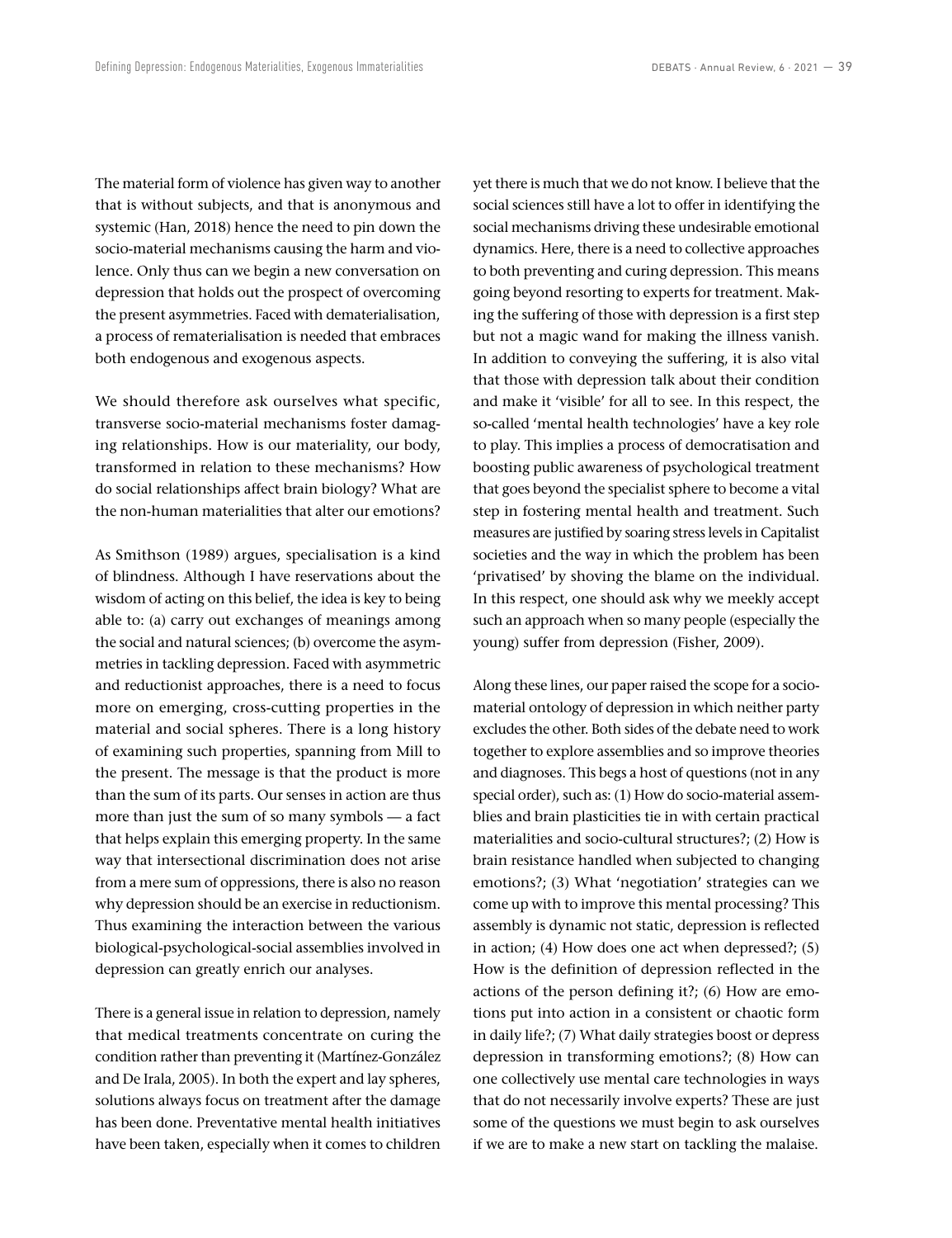#### BIBLIOGRAPHIC REFERENCES

Ahmed, S. (2012). *The cultural politics of emotion.* New York and London: Routledge.

- Álvaro-Estramiana, J. L., Garrido-Luque, A. and Schweiger-Gallo, I. (2010). Causas sociales de la depresión: Una revisión crítica del modelo atributivo de la depresión. *Revista Internacional de Sociología*, *68*(2), 333-348.
- Anscombre, J. C. (1995). *Théorie des topoï*: *Sémantique ou rhétorique?* Paris: Editions Kimé.
- Asberg, M., Thoren, P., Traskman, L., Bertilsson, L. and Ringberger, V. (1976). "Serotonin depression": A biochemical subgroup within the affective disorders? *Science*, *191* (4226), 478-480.
- Beck, A. T., Ward, C., Mendelson, M., Mock, J. and Erbaugh, J. (1961). Beck depression inventory (BDI). *Archives of General Psychiatry*, *4*(6), 561-571.
- Beck, A. T., Rush, A. J., Shaw, B. F. and Emery, G. (1985). *Terapia cognitiva de la depresión*. Bilbao: Desclée de Brower.
- Beck, A. T., Steer, R. A. and Brown, G. K. (1996). Beck depression inventory II. *San Antonio*, *78*(2), 490-498.
- Berk, M., Williams, L. J., Jacka, F. N., O'Neil, A., Pasco, J. A., Moylan, S., Allen, N. B, Stuart, A. L., Hayley, A. C., Byrne, M. L. and Maes, M. (2013). So depression is an inflammatory disease, but where does the inflammation come from? *BMC Medicine*, *11*(1), Issue 200.
- Callon, M. (1984). Some elements of a sociology of translation: Domestication of the scallops and the fishermen of St Brieuc Bay. *The Sociological Review*, *32*(1\_suppl), 196-233.
- Castaño, A. (1st February 2018). *Una de cada cinco*. *Eldiario.es.* [Consulted: 15th February 2019] [https://www.eldiario.](https://www.eldiario.es/tribunaabierta/Una_de_cada_cinco_6_735686443.html) [es/tribunaabierta/Una\\_de\\_cada\\_cinco\\_6\\_735686443.html](https://www.eldiario.es/tribunaabierta/Una_de_cada_cinco_6_735686443.html)
- Cefaï, D. (2012). ¿Qué es una arena pública? Algunas pautas para un acercamiento pragmático. (Trans. Mariela Hemilse Acevedo). In *Academia.edu*. [Consulted: 15th February 2019] <https://www.academia.edu/7309505/>
- Dantzer, R., O'Connor, J. C., Freund, G. G., Johnson, R. W. and Kelley, K. W. (2008). From inflammation to sickness and depression: When the immune system subjugates the brain. *Nature Reviews Neuroscience*, *9*(1), 46-56.
- Dantzer, R., O'Connor, J. C., Lawson, M. A. and Kelley, K. W. (2011). Inflammation-associated depression: From serotonin to kynurenine. *Psychoneuroendocrinology*, *36*(3), 426-436.
- Dilthey, W. (1944). *El mundo histórico*. Mexico: Fondo de Cultura.
- Dooley, D., Catalano, R. and Wilson, G. (1994). Depression and unemployment: Panel findings from the Epidemiologic Catchment Area study. *American Journal of Community Psychology*, *22*(6), 745-765.
- Ducrot, O. (1988). Topoï et formes topiques. *Bulletin d'études de linguistique française, 22*(1), 1-14.
- Eley, T. C., Sugden, K., Corsico, A., Gregory, A. M., Sham, P., McGuffin, P., Plomin, R. and Craig, I. W. (2004). Gene–environment interaction analysis of serotonin system markers with adolescent depression. *Molecular Psychiatry*, *9*(10), 908-915.
- Fernando, S. (1984). Racism as a cause of depression. *International Journal of Social Psychiatry*, *30*(1-2), 41-49.
- Fisher, M. (2009). *Capitalist realism: Is there no alternative?* Winchester: John Hunt Publishing.
- Goffman, E. (1974). *Frame analysis: An essay on the organization of experience*. Cambridge, MA: Harvard University Press.
- Han, B. C. (2015). *The burnout society*. Stanford: Stanford University Press.
- Han, B. C. (2017). *Psychopolitics: Neoliberalism and new technologies of power*. London and New York: Verso Books.
- Han, B. C. (2018). *Topology of violence* (Trans. Amanda DeMarco). Cambridge: MIT Press.
- Haraway, D. (1988). Situated knowledges: The science question in feminism and the privilege of partial perspective. *Feminist Studies, 14*(3), 575-599.
- Hewitt, P. L., Flett, G. L. and Ediger, E. (1996). Perfectionism and depression: Longitudinal assessment of a specific vulnerability hypothesis. *Journal of Abnormal Psychology*, *105*(2), 276-280.
- Hibbeln, J. R. (1998). Fish consumption and major depression. *The Lancet*, *351*(9110), 1213-1213.
- Howren, M. B., Lamkin, D. M. and Suls, J. (2009). Associations of depression with C-reactive protein, IL-1, and IL-6: A meta-analysis. *Psychosomatic Medicine*, *71*(2), 171-186.
- Ingram, R. E., Miranda, J. and Segal, Z. V. (1998). *Cognitive vulnerability to depression*. New York: Guilford Press.
- Karg, K., Burmeister, M., Shedden, K. and Sen, S. (2011). The serotonin transporter promoter variant (5-HTTLPR), stress, and depression meta-analysis revisited: Evidence of genetic moderation. *Archives of General Psychiatry*, *68*(5), 444-454.
- Kaufman, J., Yang, B. Z., Douglas-Palumberi, H., Houshyar, S., Lipschitz, D., Krystal, J. H. and Gelernter, J. (2004). Social supports and serotonin transporter gene moderate depression in maltreated children. *Proceedings of the*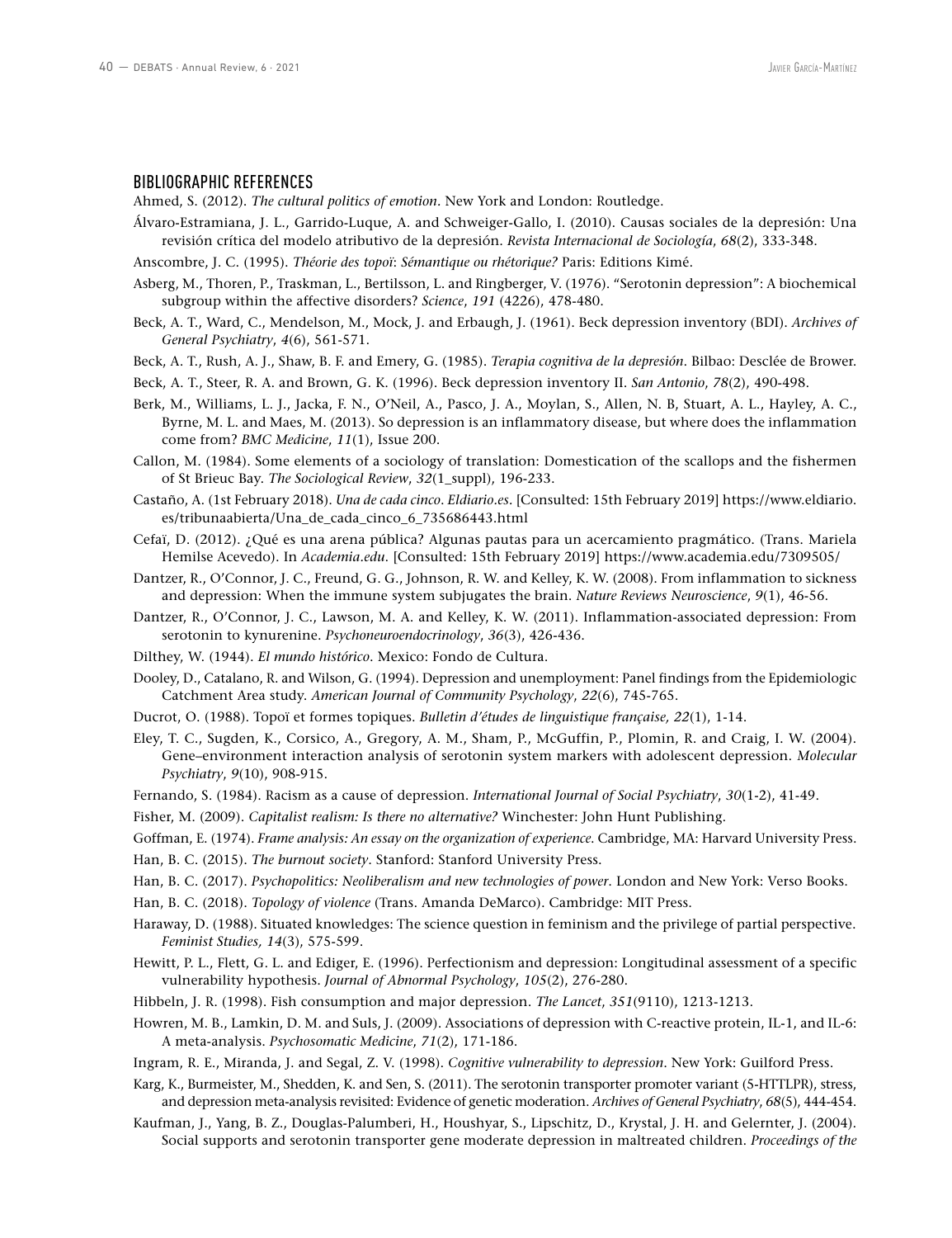*National Academy of Sciences*, *101*(49), 17316-17321.

Knorr-Cetina, K. (2009). *Epistemic cultures: How the sciences make knowledge*. Cambridge (MA) and London: Harvard University Press.

Lakoff, G. (2007). *No pienses en un elefante: Lenguaje y debate político*. Madrid: Editorial Complutense.

Latour, B. (1992). *Ciencia en acción*. Barcelona: Labor.

Latour, B. (2005). *Reassembling the social: An introduction to actor-network-theory*. New York: Oxford University Press.

Law, J. (2004). *After method: Mess in social science research*. London and New York: Routledge.

- Leary, M. R. (1990). Responses to social exclusion: Social anxiety, jealousy, loneliness, depression, and low selfesteem. *Journal of Social and Clinical Psychology*, *9*(2), 221-229.
- Lustberg, L. and Reynolds III, C. F. (2000). Depression and insomnia: Questions of cause and effect. *Sleep Medicine Reviews*, *4*(3), 253-262.
- Manasse, M. E. and Ganem, N. M. (2009). Victimization as a cause of delinquency: The role of depression and gender. *Journal of Criminal Justice, 37*, 371-378.
- Martínez-González, M. A. and De Irala, J. (2005). Medicina preventiva y fracaso clamoroso de la salud pública: Llegamos mal porque llegamos tarde. *Medicina clínica, 124*(17), 656-660.
- Maset, J. (13 de octubre de 2015). *Depresión*. In *Cinfa.com.* [Consulted: 15th February 2019] [https://www.cinfasalud.](https://www.cinfasalud.com/areas-de-salud/sintomas-y-enfermedades/enfermedades-psicologicas/depresion/) [com/areas-de-salud/sintomas-y-enfermedades/enfermedades-psicologicas/depresion/](https://www.cinfasalud.com/areas-de-salud/sintomas-y-enfermedades/enfermedades-psicologicas/depresion/)
- Mayo Clinic (s. f.). *Depresión (trastorno depresivo mayor)*. In *Mayoclinic.org.* [Consulted: 15th February 2019[\]https://](https://www.mayoclinic.org/es-es/diseases-conditions/depression/symptoms-causes/syc-20356007) [www.mayoclinic.org/es-es/diseases-conditions/depression/symptoms-causes/syc-20356007](https://www.mayoclinic.org/es-es/diseases-conditions/depression/symptoms-causes/syc-20356007)
- MedlinePlus (s. f.). *Depresión*. In Medlineplus.gov. [Consulted: 15th February 2019] [https://medlineplus.gov/spanish/](https://medlineplus.gov/spanish/depression.html) [depression.html](https://medlineplus.gov/spanish/depression.html)
- Meltzer, H. Y. (1990). Role of serotonin in depression<sup>a.</sup> Annals of the New York Academy of Sciences, 600(1), 486-499.
- Mental Health America (s. f.). ¿Qué es la depresión? [Consulted: 15th February 2019] [http://www.mentalhealthamerica.](http://www.mentalhealthamerica.net/conditions/%C2%BFqu%C3%A9-es-la-depresi%C3%B3n) [net/conditions/%C2%BFqu%C3%A9-es-la-depresi%C3%B3n](http://www.mentalhealthamerica.net/conditions/%C2%BFqu%C3%A9-es-la-depresi%C3%B3n)
- Micheli, R. (2010). Emotions as objects of argumentative constructions. *Argumentation*, *24*(1), 1-17.
- Miller, A. H., Maletic, V. and Raison, C. L. (2009). Inflammation and its discontents: The role of cytokines in the pathophysiology of major depression. *Biological Psychiatry*, *65*(9), 732-741.
- Mol, A. (2002). *The body multiple: Ontology in medical practice*. Durham (NC) and London: Duke University Press.
- Müller, N. and Schwarz, M. J. (2007). The immune-mediated alteration of serotonin and glutamate: Towards an integrated view of depression. *Molecular Psychiatry*, *12*(11), 988-1000.
- National Institute of Mental Health (s. f.). *Depresión* [Consulted: 15th February 2019] [https://www.nimh.nih.gov/](https://www.nimh.nih.gov/health/publications/espanol/depresion-sp/index.shtml) [health/publications/espanol/depresion-sp/index.shtml](https://www.nimh.nih.gov/health/publications/espanol/depresion-sp/index.shtml),
- Newmann, J. P. (1989). Aging and depression. *Psychology and Aging*, *4*(2), 150-165.
- Nietzsche, F. (1970). *Así hablaba Zaratustra*. Mexico: Anaya Editores.
- Noles, S. W., Cash, T. F. and Winstead, B. A. (1985). Body image, physical attractiveness, and depression. *Journal of Consulting and Clinical Psychology*, *53*(1), 88-94.
- Organización Mundial de la Salud (s. f.). *Depresión* [Consulted: 15th February 2019] [https://www.who.int/topics/](https://www.who.int/topics/depression/es/) [depression/es/](https://www.who.int/topics/depression/es/)
- Owens, M. J. and Nemeroff, C. B. (1994). Role of serotonin in the pathophysiology of depression: Focus on the serotonin transporter. *Clinical Chemistry*, *40*(2), 288-295.
- Pla Vidal, J. (s. f.). *Depresión*. In *cun.es* (Clínica Universidad de Navarra). [Consulted: 15th February 2019] [https://](https://www.cun.es/enfermedades-tratamientos/enfermedades/depresion) [www.cun.es/enfermedades-tratamientos/enfermedades/depresion](https://www.cun.es/enfermedades-tratamientos/enfermedades/depresion)
- Plaza, M. *Por qué no aplaudo el programa de 'Salvados' sobre depresión*. In Pikaramagazine.com [Consulted: 15th February 2019] <https://www.pikaramagazine.com/2018/02/programa-de-salvados-depresion/>
- Raison, C. L., Capuron, L. and Miller, A. H. (2006). Cytokines sing the blues: Inflammation and the pathogenesis of depression. *Trends in Immunology*, *27*(1), 24-31.
- Regier, D. A., Farmer, M. E., Rae, D. S., Locke, B. Z., Keith, S. J., Judd, L. L. and Goodwin, F. K. (1990). Comorbidity of mental disorders with alcohol and other drug abuse: Results from the Epidemiologic Catchment Area (ECA) Study. *Jama*, *264*(19), 2511-2518.

Ricoeur, P. (1975). *La métaphore vive*. Paris: Seuil.